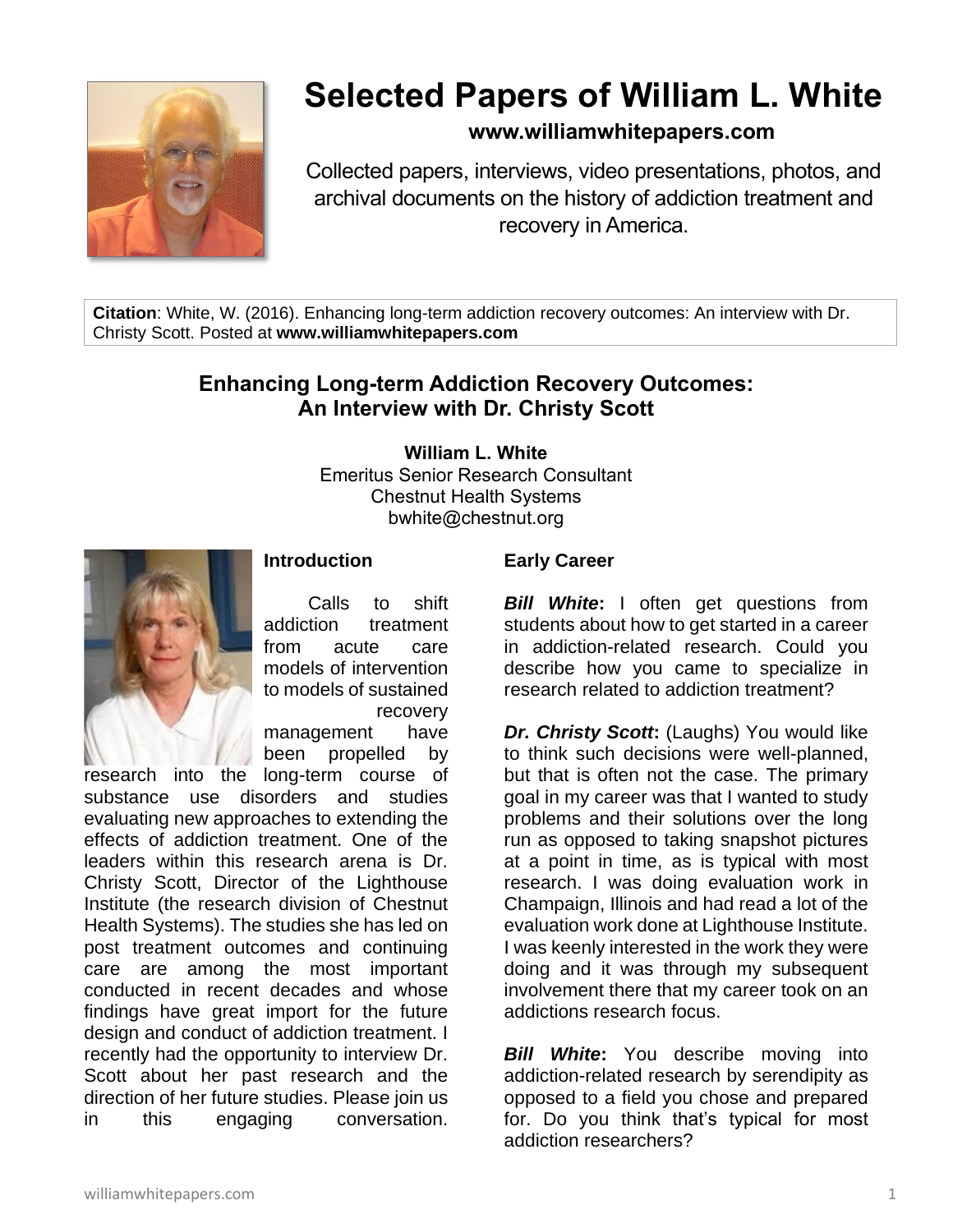*Dr. Christy Scott***:** I don't really know the answer to that. We do run into a lot of folks who've had a personal experience or family issues of addiction which piqued their interest and motivated them to want to do something in the addictions field. In my case, I was working for an educational psychological testing company in Champaign, Illinois, where I started the evaluation department to assess the impact of various human service interventions. I had worked with Frank Shepke on one project with the Department of Children and Family Services, and Frank had then gone to work at LI. He later called me to ask for my assistance on evaluating a new LI project and then invited me over to visit the LI staff. So, I came over and he introduced me to Mark Godley and other staff. As it turned out, LI had submitted a proposal to help evaluate Target Cities, with the proviso that if funded, they would open a Chicago LI office. When that funding came through, Mark invited me to come to LI and open the Chicago LI office. I came to LI through my association with Frank Shepke and the opportunity afforded by the Target Cities project—what is now the longest running LI project.

*Bill White***:** The Lighthouse Institute rests within a community-based treatment organization (Chestnut Health Systems), as opposed to a medical institution or an academic institution. How do both of you think that has influenced the work that's been done at LI?

*Dr. Christy Scott***:** (Laughs) That's interesting because Northwestern just invited us to become adjunct associate professors. I think this differs across LI researchers. For example, Mark and Susan Godley were able to use the Chestnut treatment sites to recruit participants for many of their adolescent studies. In Chicago, where I had to recruit participants from other treatment organizations, our association with Chestnut is actually an obstacle. I've been called into multiple CEOs' offices in Chicago asking me why in the world they would let me come in as a researcher when I worked for a competing

agency. I've been in over 35 agencies in the Chicago area, and establishing trust on the part of all of those organizations has been a major part of my work here.

#### **In the Beginning**

*Bill White***:** You and your research team have conducted a large number of studies and evaluations over the past decades. Was there a beginning master plan for the types of studies you wanted to conduct?

*Dr. Christy Scott***:** Yes, there really was. Mike Dennis and I were very interested in looking at the ways people recovered or experienced challenges following addiction treatment so we wanted to assess people over time to see how the recovery process unfolded over time or got sidetracked. We suspected early on that there were critical variables that were related to or could predict early abstinence but that these might not be the same variables that predicted long-term recovery.

**Bill White:** At the time you started your studies at LI, low follow-up rates had long compromised the ability to generalize findings from longitudinal studies of addiction and addiction treatment. You introduced new technologies at LI that elevated follow-up rates to above 90 percent that have now become the expected norm for such follow-up studies. Could you describe how you achieved that level of follow-up rates?

*Dr. Christy Scott***:** Sure. We approached our first follow-up study pretty much like everybody else did. The night before the first client was due, we said, "Oh, we have clients due for follow-up tomorrow. What do we do?" We had a fairly large cohort of clients that were coming due, and we'd never done this before. So, we quickly dug a hole, like so many researchers before us had done. I think it was the fear of failure in one of Lighthouse's largest studies at that point in time that forced us to find a better way to do this. We put our heads together and figured out systems to manage follow-up in a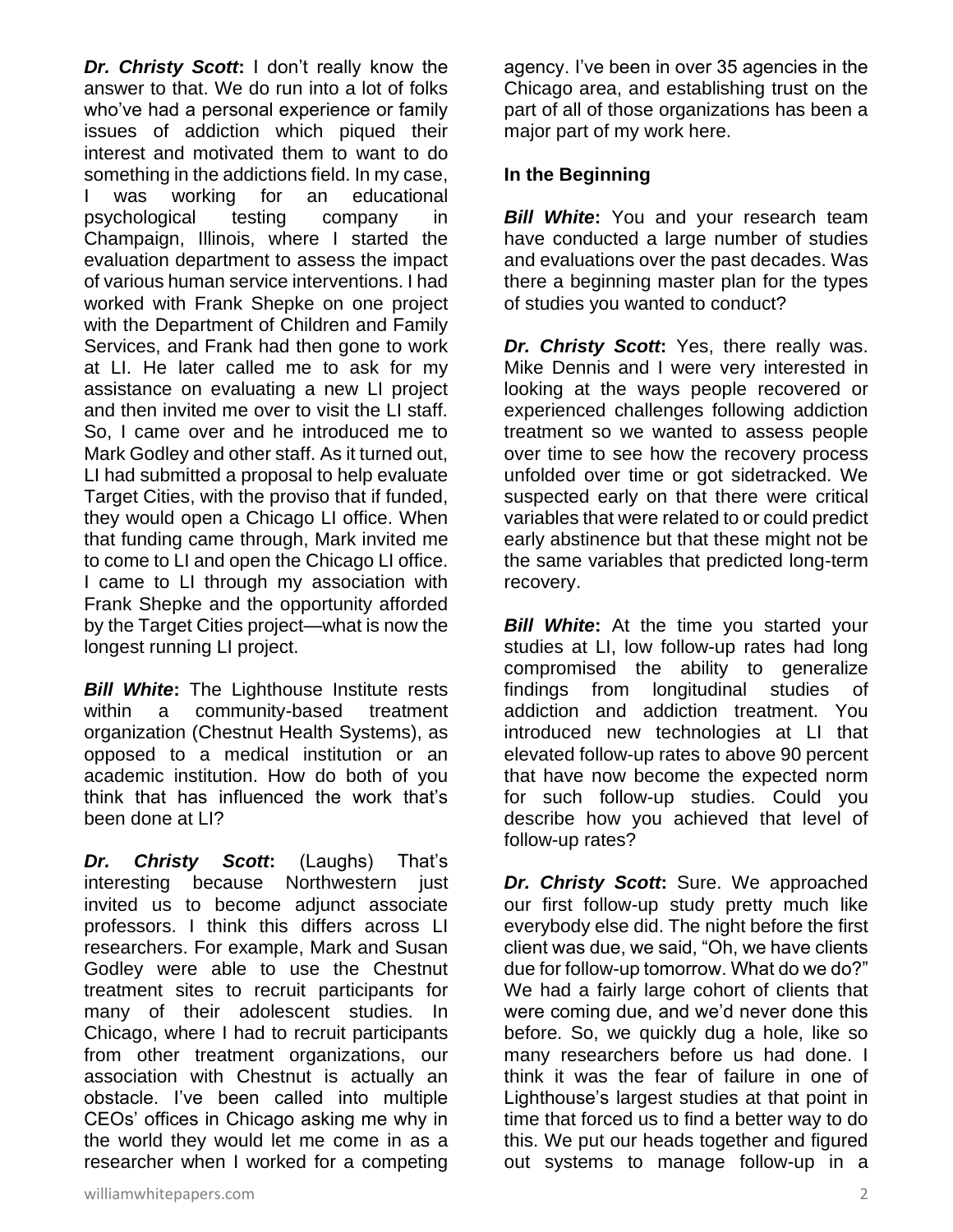proactive way as opposed to a reactive way. There were three keys to our success. One was that we were finally able to put in standardized protocols for specific times we would send out mailings or reminders for upcoming interviews. Second, we got better at getting locator information and using a system to track when we had contacted people. Finally, we added a very strong outreach component to locate people who were initially lost to follow-up. People who were in stable recovery were incredibly helpful in building this effort and helping us fine-tune the model to the success it is today.

*Bill White*: I remember you telling me that to achieve high follow-up rates you have to create space in people's lives in which you are valued. I was always really struck by that. Do you think that kind of approach could be adapted by treatment programs to enhance post-treatment continuing care?

*Dr. Christy Scott***:** I really do think that it could. We learned very quickly that the individuals in our studies were our customers and that without their cooperation and engagement we were not going to be successful. So early on, we learned the value of making a space in peoples' lives and trying to communicate how important their participation was. We try to make sure that they get something out of the relationship rather than us wanting something from them so we needed their cooperation.

*Bill White***:** I remember you telling me once that many of the clients that you saw in your Chicago cohort had many people coming and going in their lives during times of crisis, but very few people who hung in with them for the long-term. It seemed like one of the things you created with your follow-up studies was that you were some of the most consistent people in the lives of the people you were following. Is that accurate?

*Dr. Christy Scott***:** I believe so. And in addition to being some of the most enduring relationships they have, we are also very non-judgmental. We just are finishing up the

nineteenth year of our initial study. If you can imagine over the 19 years, we have seen people in the midst of incredibly terrible situations, but we were here, we didn't judge. Then they'd come in and things would be going very well. Our message to them in both situations was this: "You are unconditionally important to us and we highly value what you bring to the study." In this last round of interviews, I added a paragraph or two in the informed consent to reiterate the incredible contribution that they and their peers were making to the field of addiction treatment. Some of the things that we've been able to change have come as a direct consequence of their willingness and generosity to hang in there with us and provide information.

#### **The Pathways Study**

*Bill White:* Could you talk a little bit about the original Pathways study?

*Dr. Christy Scott***:** Sure. Well, the Pathways Study has had several lives. It started off as an evaluation of the Chicago Target Cities Project that began in 1993. The overarching goal of that CSAT-funded project was to centralize intakes to substance use treatment across large cities in the U.S. It was clear that people who wanted access to treatment could often be assessed multiple times before accessing treatment, and it also became clear that wherever they showed to treatment, they would be served there. There was growing concern that this was not the optimal way to assess someone's needs and to match them to treatment. The Target Cities study lasted for six or seven years and allowed us to look at the differences in outcomes for about 3,000 clients who had either entered treatment through a central intake unit or directly through agencies. Over time, CSAT and a group of folks from the Target Cities projects began to understand the value of looking at outcomes post-intake and we had a very large cohort with a very high follow-up rate. This was one of the first times this had happened, and it was felt much more could be learned from this cohort. So, CSAT then funded the Persistent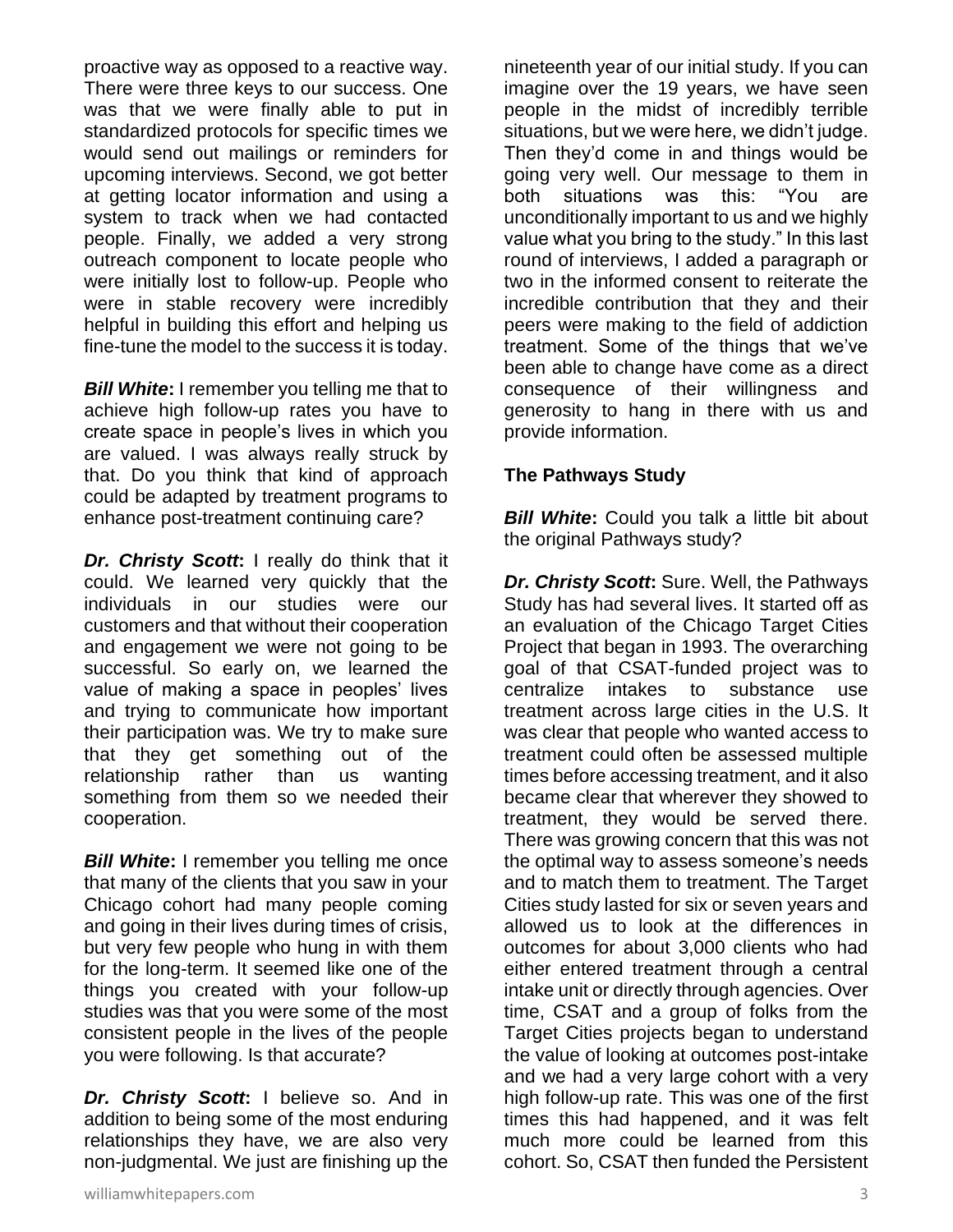Effectiveness of Treatment Studies (PETS) to continue to look at the evolution of recovery and addiction careers over time. Then NIDA became very interested and funded further evaluation of this cohort we were following. Over time, we've been able to document the cycles that people go through between treatment, recovery, incarceration, and relapse. With such a large sample and such high follow-up rates, this was an incredibly unique contribution to the field. The result was data that allowed us to view addiction as a chronic condition for some folks and to modify our approach to treatment for those with the most severe and complex substance use disorders. One of the most important contributions of this work is that we began to re-think how we provide treatment and how the long-term process of addiction recovery can best be supported.

*Bill White***:** I was struck by your finding of how long the course of addiction could last and how many acute treatment episodes could precede the achievement of stable recovery.

*Dr. Christy Scott***:** Yes, and here we are almost 20 years later following the individuals in the Pathway Study and we are moving us forward to answer key questions related to the mystery of that chronicity and what happens within the recovery process. One of the questions, given all of the research on the neurobiology of addiction, is, "Can the brain heal after two decades of heavy drug use interspersed with various periods of abstinence." We invited a group of 40 participants from the Pathways research to be involved in a pilot study that we're doing in collaboration with Northwestern University. Half have three or more years of abstinence after long using careers, and half have continued to use all these years. We're doing MRIs with both groups to find out whether certain areas of the brain heal following sustained abstinence. This study could offer an important source of hope for people with long addiction careers. It would be nice to be able to send a message that it's really not too late to heal the brain and go

on to a better life, even after prolonged addiction. .

*Bill White***:** That study could parallel research on how damage from smoking could be reversed after smoking cessation and the effects of that information has had in motivating people to stop smoking.

*Dr. Christy Scott***:** That's exactly right.

# **ERI Experiments**

*Bill White***:** The findings from the Pathways Study led to your first study of early reintervention following addiction treatment. Could you describe the first Early Re-Intervention (ERI) study?

*Dr. Christy Scott***:** We randomly assigned participants following addiction treatment. Our study subjects were either provided quarterly interviews or assigned to be interviewed and also recovery management check-ups. In addition to having an assessment interview, if members of the latter group were found to be using drugs again, he or she met with a linkage manager who used motivational interviewing to explore the upsides and downsides of their drug use with encouragement to consider reentering treatment.

**Bill White:** And what were some of the key findings from that early study?

*Dr. Christy Scott***:** That study was key for a couple of reasons. First of all, at that point in time, the feasibility of being able to do that kind of a study was highly questioned. Many believed you could not get people to come in for quarterly assessments over a span of two years. The Pathways and the ERI studies confirmed you could do quality studies with a high rate of sustained participation with this population. Second, the ERI I trial showed that we could use the ERI protocol to increase the likelihood of people returning to treatment following addiction recurrence, stay in treatment longer when they reentered, and achieve better outcomes at two-year follow-up. We used our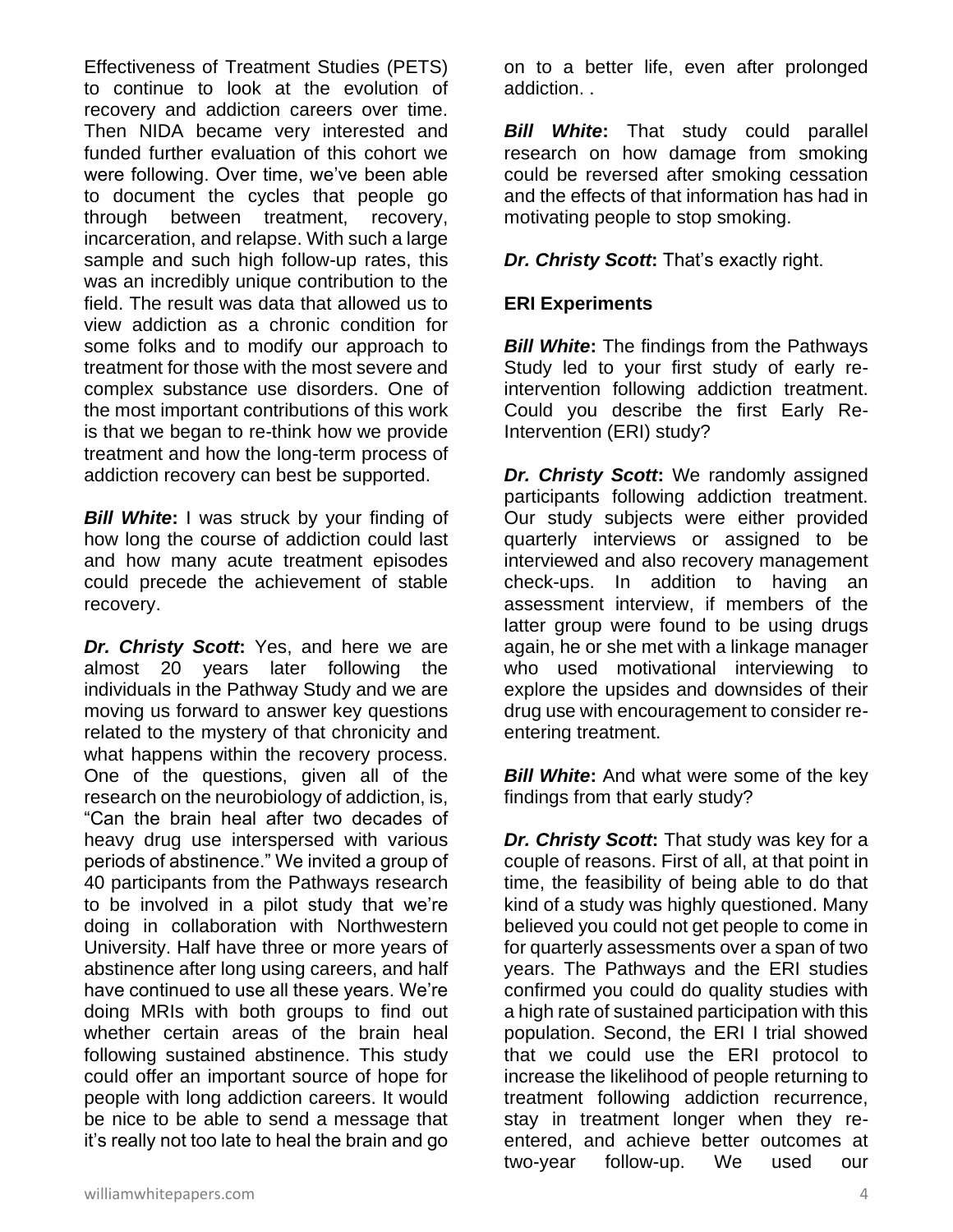implementation data to propose changes to the protocol so that we could affect change quicker. ERI II was very effective and we were able to affect that change much earlier than two years out.

*Bill White***:** The third ERI experiment involved using recovery management checkups with women offenders.

*Dr. Christy Scott***:** Yes, given the rates of high risk behaviors within the women offender population, we modified the intervention and expanded it to target, not only treatment for substance use, but also HIV risk. We recruited women in jail and then, once they were released, we provide a 30-day, 60-day, and 90-day check-up and then continued quarterly check-ups for three years. We saw very similar results as we had in ERI II, although we were not quite as impressed with our ability to modify behaviors that elevated HIV risk.

*Bill White***:** Were your findings related to RMC with women offenders such that you felt that this protocol could be adapted for larger scale implementation within the criminal justice system?

*Dr. Christy Scott***:** Absolutely.

# **New Technologies of Recovery Support**

*Bill White:* One of your more recent studies evaluates potentially new technologies of recovery support by using the smartphone as a tool for post-treatment continuing care. Could you describe that study?

*Dr. Christy Scott***:** In this clinical trial, participants are randomly assigned to one of four conditions. The controlled condition is to re-enter the community as usual with access to the recovery supports normally available following treatment. The second condition involves use of ecological momentary assessments (EMA), in which clients are given a smartphone, alerted five times a day to complete a short assessment of the past 30 minutes about the persons, places, and things; their exposure to drugs and alcohol;

their feelings; and the effects of these on motivation for drug use or sustained recovery. The underlying theory behind this is that these assessments help increase a person's self-monitoring and make them more aware of how the external and internal factors impact their desire to use or stay in recovery. The third condition involves ecological momentary intervention—a set of interventions that are available through the smartphone. So, if I'm feeling like my drug craving is getting out of hand, I can go to one of the applications and use it. I can call my sponsor through it. I can find an online Twelve-Step meeting. I can do some exercises or meditate. It's real-time access to intervention. And then the last condition combines these two conditions. So, participants in this condition are alerted five times a day and asked to complete the survey. If they have certain indicators of risk, then they get a message that says, "People in your situation often find using one of the EMIs very useful. You might want to try to do that in the next 15 or 20 minutes." And then they have the same intervention on the apps on the phone as the EMI only condition.

**Bill White:** What's the timeline in terms of when that data will be analyzed and reported out to the field?

*Dr. Christy Scott***:** We are now finishing the data collection. It will take about eighteen months before our findings are analyzed, written up, and published.

# **RMCs in FQHCs**

**Bill White:** One of your other recent studies involves the use of recovery management check-ups (RMCs) within federally qualified health centers (FQHCs).

*Dr. Christy Scott***:** Yes, this came about from our observation of a phenomenon during the eight years we worked with the State of Illinois on their SBIRT projects. Illinois implemented SBIRT –screening, brief intervention, referral to treatment--in various health care settings and one of the findings in the first five years was that most people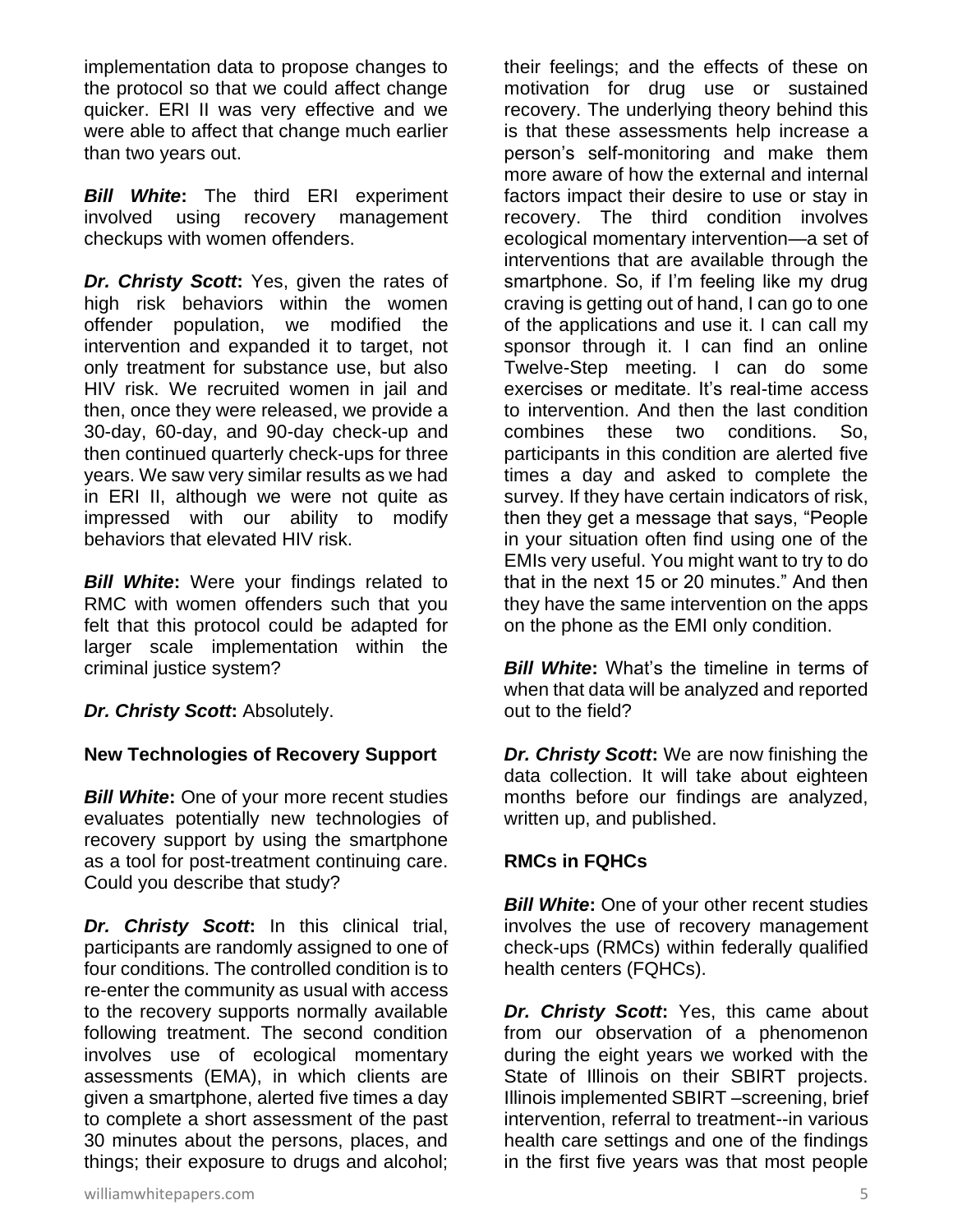who were referred for treatment didn't make it to treatment. That was very frustrating for all involved. Then Illinois received another grant to implement SBIRT in federally qualified healthcare centers. Once again, even though people were assessed and referred to treatment, most were not admitted to treatment. So, we approached the State about the potential of incorporating recovery management check-ups into the federally qualified health care centers. The results were exceptional. We successfully linked about 75 percent of patients to treatment and we had a really high conversion rate. Even when people refused the referral of the FQHC, they gave the FQHC permission for us to contact them. And we were able to convert a very high percentage of those refusals into treatment admissions.

*Bill White***:** That's remarkable! To what do you attribute such success?

*Dr. Christy Scott***:** I think that the healthcare field in general is under so much pressure to operate within a production model. They have to get people in and out in these very brief periods of time and there are demands to do so much in that brief time. I think understanding and having experience working with individuals who have substance use disorders is really helpful because you have to be pretty tenacious and understand that they have a lot of chaos in their lives. It's just one more appointment, and they didn't present to the health care clinic to talk about the substance use anyway. So, maybe they need a little cooling-off period before our Linkage Manager calls them. I think motivational interviewing (MI) is always a good way to approach people who are ambivalent about their drug use, about going to treatment, or about embracing a recovery lifestyle. We use MI to talk with them about how to protect their health and some of the benefits of addressing the substance use.

*Bill White***:** And I would guess the skills of your staff are critical as are your philosophy of valuing people as customers and

providing a service relationship free of contempt.

*Dr. Christy Scott***:** Exactly. We're not in the 15-minute production model. If we need to make more calls, that's what we do because our success is based on making those appointments and getting the care they need.

**Bill White:** You referenced the ability of the RMC intervention to link people to treatment. One of the concerns I've had is that even when people get to treatment and then go back to their primary physician or healthcare provider, there's really no continuing recheck on recovery status. Do you think RMCs could then be integrated into the longterm management of patients in recovery served within FQHC?

*Dr. Christy Scott***:** You make a very good point. In fact, that was one of the critiques during the first review of the FQHC grant. We had not done a good job of setting up that communication feedback loop. So, we actually designed a component to feed back to the FQHC information about the patient and whether they're accessing treatment, how long they've been in treatment, and their response to treatment,. My hope is that we will be able in the future to get a status report from the treatment provider that can go back into the record at the FQHC to set the stage for such continued monitoring and support from the FQHC. There are a lot of regulations about how information passes between healthcare providers and substance use providers that are being sorted out in making this happen.

*Bill White*: Dr. Scott, your studies have illuminated the long-term course of substance use disorders and recovery from such disorders. To what degree have the implications of this work led to rethinking how addiction treatment is conceptualized and delivered in the U.S.?

*Dr. Christy Scott***:** That's a good question. It's difficult from where I sit to see to what degree that is happening. My fear is that with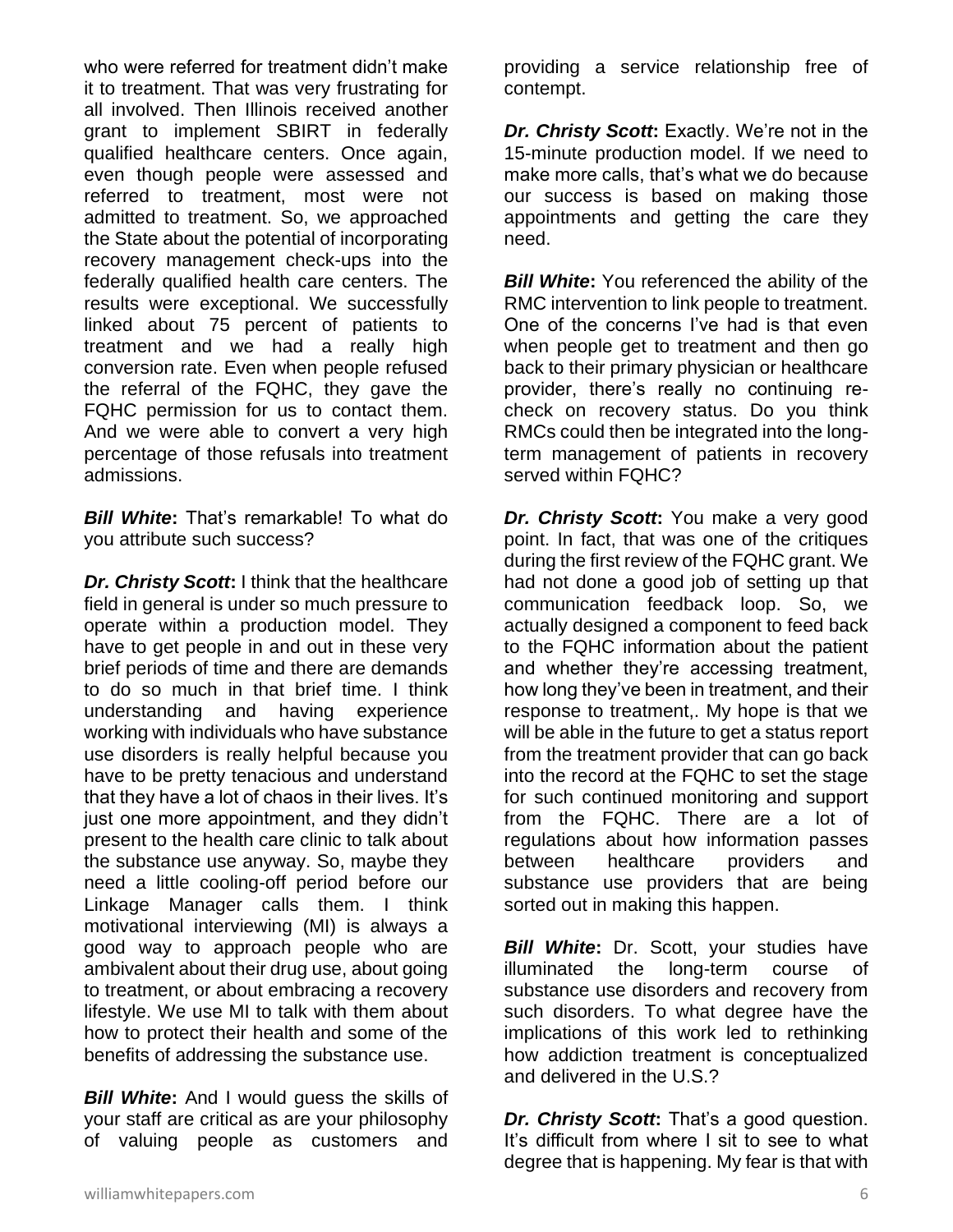the influence of managed care organizations and the push to integrate substance use treatment into primary healthcare, long-term perspectives on addiction and recovery management are being lost. We have data systems for specialized treatment but we may not have parallel data systems in primary healthcare that could help us measure such shifts in practice. I do have a further worry in this area. Twenty years ago when the Target Cities Project was birthed, the focus was on speeding access to substance use treatment by centralizing intake. Now it feels like we are moving toward the integration and co-location of mental health, substance use, and primary healthcare services. It does make for nice one-stop shopping, but I worry that, if you have to go to primary healthcare first to access substance use treatment, it may be more rather than less difficult for people to get treatment. I worry about individuals falling through the cracks and the lack of systems within integration efforts to prevent that. This is a very challenging population that needs a lot of safety nets—safety nets that rarely exist in the health care environment.

# **Addiction as a Chronic Disorder**

*Bill White***:** You and Dr. Dennis have written extensively about the reconceptualization of addiction and a chronic disorder and the need to shift from acute models of intervention to models of assertive and sustained recovery management. How would you gauge the professional or clinical response to your recommendations?

*Dr. Christy Scott***:** I think it depends on what level you look. I feel like there was momentum to move in this direction, but I feel like it is being lost with all the other competing agenda items on the field's radar screen. I feel like we were on to something important but that the rug's been pulled out from under us. I don't really know what's going to happen.

**Bill White:** When I promote the value of recovery management check-ups based on your research, two common questions commonly arise. The first is, "Do we know anything from studies to date that would tell us what type of organization is best-suited to do recovery management check-ups should it be the treatment organization, a recovery community organization, a managed behavioral healthcare, or some other monitoring organization?" The second is, "What types of people are best-suited to perform recovery management check-ups?" Does your research offer directions in response to either of these questions?

*Dr. Christy Scott***:** As to the first, I believe a wider variety of organizations could do RMCs as long as they have performance indicators to keep people focused. We monitor the progress on linkage every week. Each worker has a rated percentage of people assigned to them that have been effectively linked to treatment that we pay very close attention to. RMCs can be integrated in any kind of agency, but I think the challenge is convincing the service provider that they can do it. These individuals have all sorts of challenges and obstacles in their lives, but the fact of the matter is they can be effectively linked to treatment.

As to the types of people who can best do RMCs, I have run in to some problems with some people in recovery doing this. And recovery is probably too broad a term. I should say individuals who were very staunch, rigid supporters of a particular approach to recovery, particular a Twelve-Step approach. Such individuals had a difficult time being Linkage Managers because they resented the fact that they were trying to help this person in a way that was inconsistent with what they felt were the responsibilities of a person going through Twelve Step recovery. People in recovery can do RMCs, but they may face some additional challenges doing it.

*Bill White***:** That raises an interesting question about the supervision of the people that are doing recovery management checkups. How important has such supervision been within your studies?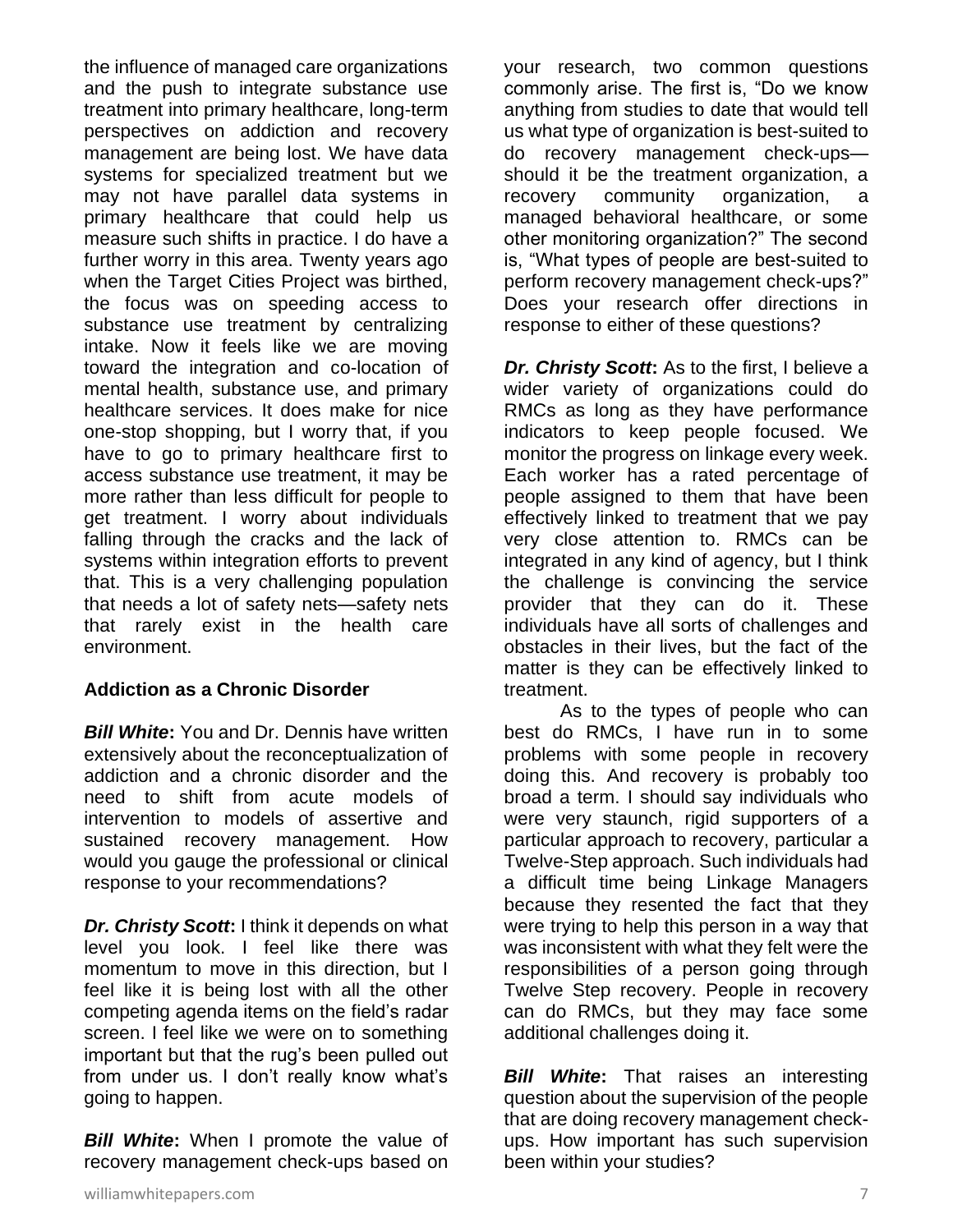*Dr. Christy Scott***:** It's incredibly important. We tape all of those sessions and then we have a certified MI [Motivational Interviewing] supervisor randomly review the tapes. We do that from the beginning to the end of the study to kind of make sure that everybody's staying within reasonable boundaries.

*Bill White***:** And in terms of performance monitoring, if suddenly someone's linkage rate begins to decline, you can go back to the tapes to identify any problems that are emerging?

*Dr. Christy Scott***:** Exactly.

# **Career-to-Date Retrospective**

*Bill White***:** What have been the biggest challenges you've encountered working in addictions-related research?

*Dr. Christy Scott***:** The disconnects between research practice, policy, and funding have been major challenges, and the stigma associated with addictions has made it very difficult. I think practitioners' difficulty understanding the nature of addiction and the treatment implications of that lack of understanding have been very difficult, as has been administrators' entrenchment in a self-help model as the only pathway to recovery. The sporadic, unpredictable funding for treatment poses a major challenge to treatment research. We have begun to explore other recovery management technologies to find something that is useful to people other than treatment because, with the precariousness of funding, there may not be any treatment left for people in ten years.

*Bill White***:** As you look back over the work that you've done to date, what do you feel best about in terms of your contributions to the field?

*Dr. Christy Scott***:** Well, what I feel best about are the studies and the infrastructure we created to conduct them. We forged a

technology for conducting these studies that pushed the whole field of treatment research to a higher standard. Once we began to consistently generate follow-up rates above 90 percent, rates far lower that had long been the norm no longer were acceptable. We achieved that through fearless selfappraisal. If something didn't work, we changed it and kept changing it until we got to the levels we've currently achieved. What I feel best about is that we created a structure that allowed us to do significant work with a very high degree of methodological rigor. That has allowed us to measure the trajectories of addiction and recovery in a large sample over 19 years. The detailed assessments have allowed us to look in an unprecedented way at such changes across time and across multiple dimensions. The recovery management check-up allowed us to extend the effects of treatment into our participants' natural environments and to actually enhance recovery stability and to intervene in ways that improve long-term recovery outcomes. We are now moving into the area of in-themoment assessment and in-the-moment interventions and integrating brain and genetics research. It's quite amazing.

I think probably one of the most rewarding wonderful aspects of our research plan has been that Pathways has clearly allowed us to observe addiction and recovery careers over almost two decades and allowed us to develop a very long-term perspective. ERI gave us the opportunity to see it much closer in time over long periods of time so we could check in with people and see how they were doing every quarter. That's important because when you only interview people annually, there's a lot that you miss in that twelve-month time period. The opportunity to get a sense of how all of these factors, internal and external, interact every 90 days across three or four years was incredibly enlightening, and then, of course, the smartphones study is taking us into assessment in the immediate moment. We've gone from an extraordinarily longterm, broad prospective to in-the-moment assessment and connection to intervention. I think that's really been wonderful. As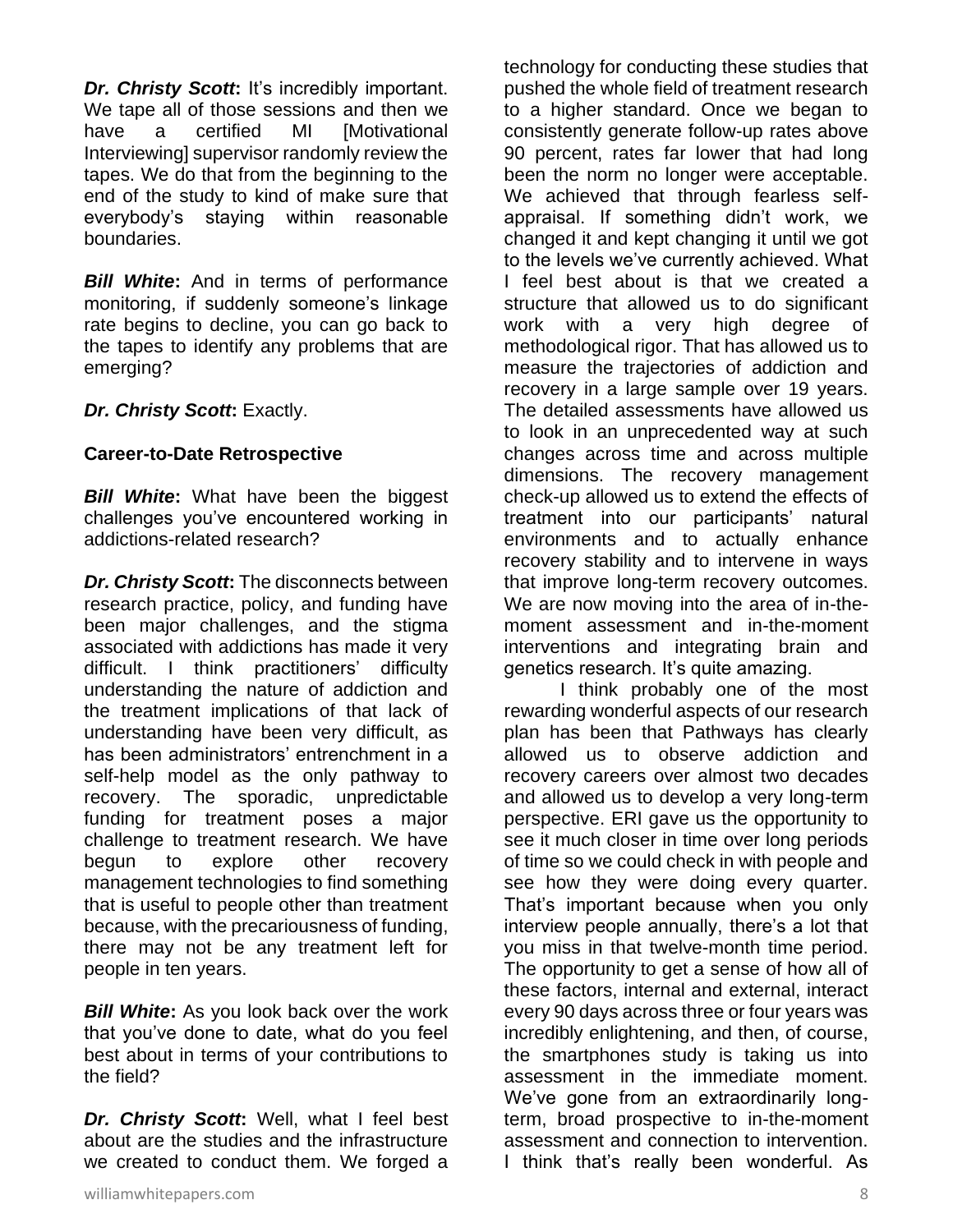researchers, we've been so lucky and have had incredible opportunities to do important work—all because people agreed to keep us in their lives for all of these years. I'm sure that wasn't the most pleasant thing for them, but they were wonderful to us.

*Bill White***:** Let me ask a closing question. If you were meeting with a group of young Ph.D. candidates completing their doctoral work who were interested in specializing in addiction-related research, what guidance might you offer them?

*Dr. Christy Scott***:** The field is moving towards hard science now and new technologies that did not exist ten years ago. Conducting addictions research today requires an amazing speed of adaptability. You have to have a keen sense of larger developments in the field and you have to adapt the work you want to do to those realities. I don't think we ever sold out the original vision of what we wanted to do with our research, but we have been on our tiptoes like ballerinas for 20 years trying to continually refit our vision into these larger trends. I mean, you have to be willing to move into areas and adapt your work as you go, including areas you may initially know little about. For example, we don't know that much about neuroimaging, so we are partnering with people who do and bringing what we know in recruitment, measurement, and follow-up. That's the kind of thing new researchers entering the field will need to be able to do.

*Bill White*: Thank you for taking this time to discuss your career and to review some of the studies you have led over these past years.

*Dr. Christy Scott*: Thank you, Bill, for the opportunity.

**Acknowledgement**: Support for this interview series is provided by the Great Lakes Addiction Technology Transfer Center (ATTC) through a cooperative agreement from the Substance Abuse and Mental Health Services Administration (SAMHSA) Center for Substance Abuse Treatment (CSAT). The opinions expressed herein are the view of the authors and do not reflect the official position of the Department of Health and Human Services (DHHS), SAMHSA, or CSAT.

#### **Selected Publications**

#### **Articles in Peer Reviewed Journals**

Dennis, M. L., & Scott, C. K. (2007). Managing addiction as a chronic condition. *NIDA Addiction Science and Clinical Practice, 4*(1), 45-55.

Dennis M. L., & Scott, C. K. (2012). Fouryear outcomes from the Early Re-Intervention Experiment (ERI) with Recovery Management Checkups (RMC). *Drug and Alcohol Dependence, 121*, 10-17. doi:10.1016/j.drugalcdep.2011.07.026

Dennis, M. L., Scott, C. K., & Foss, M. A. (2003). Longitudinal evaluations of substance abuse treatment: Introduction to special issue. *Evaluation and Program Planning*, *26*(3), 285-286. doi:10.1016/S0149-7189(03)00039-9

Dennis, M. L., Scott, C. K., & Funk, R. R. (2003). An experimental evaluation of recovery management checkups (RMC) for people with chronic substance use disorders. *Evaluation and Program Planning*, *26*(3), 339-352. doi:10.1016/S0149-7189(03)00037-5

Dennis, M. L., Scott, C. K., & Funk, R. R. (2015). Ecological momentary assessment to predict the risk of relapse. *Drug and Alcohol Dependence*, *146*, e262. doi:10.1016/j.drugalcdep.2014.09.179

Dennis, M. J., Dennis, M. L., & Funk, R. R. (2015) Opioid use disorders: Trends and correlates. *Drug and Alcohol Dependence*, 146,e262.

doi:10.1016/j.drugalcdep.2014.09.178

Dennis, M. L., Scott, C. K., Funk, R. R., & Foss, M. A. (2005). The duration and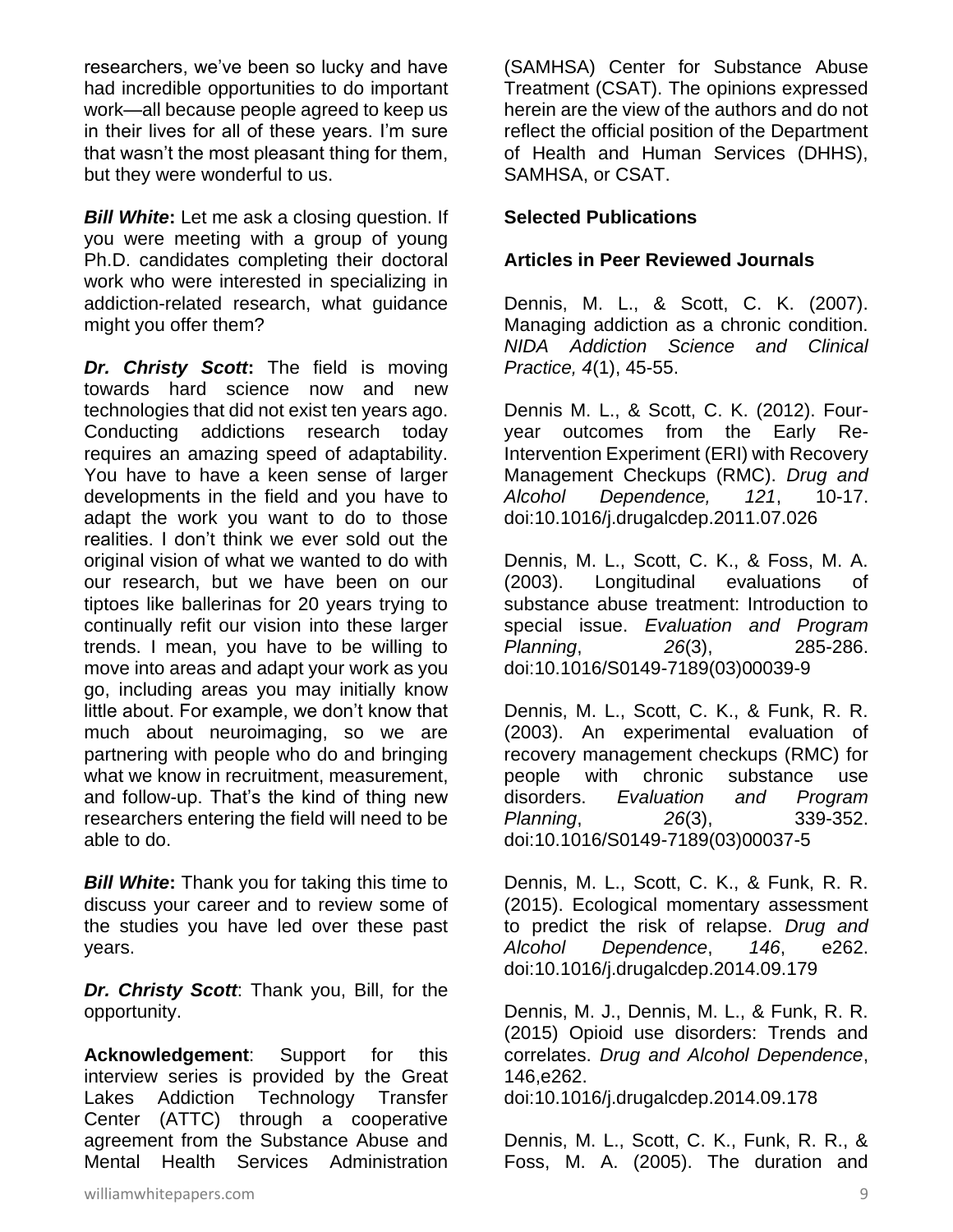correlates of addiction and treatment careers. *Journal of Substance Abuse Treatment, 28*(Supplement 1), S51-S62. doi:10.1016/j.jsat.2004.10.013

Dennis, M. L., Scott, C. K., Funk, R. R., & Nicholson, L. (2015). A pilot study to examine the feasibility and potential effectiveness of using smartphones to provide recovery support for adolescents. *Substance Abuse, 36*(4), 486-492. doi:10.1080/08897077.2014.970323.

Dennis, M. L., Scott, C. K., Godley, M. D., & Funk, R. R. (2000). Predicting outcomes in adult and adolescent treatment with case mix vs. level of care: Findings from the Drug Outcome Monitoring Study. *Drug and Alcohol Dependence, 60*(Suppl. 1), s51.

Dennis, M. L., Scott, C. K., & Hristova, L. (2002). The duration and correlates of substance abuse treatment careers among people entering publicly funded treatment in Chicago (abstract). *Drug and Alcohol Dependence, 66*(Suppl. 1), S44.

Dennis, M. L., Scott, C. K., & Laudet, A. (2014). Beyond bricks and mortar: Recent research on substance use disorder recovery management. *Current Psychiatry Reports, 16*, 442. doi 10.1007/s11920-014- 0442-3

Scott, C. K. (2004). A replicable model for achieving over 90% follow-up rates in longitudinal studies of substance abusers. *Drug and Alcohol Dependence, 74*(1),21-36. doi:10.1016/j.drugalcdep.2003.11.007

Scott, C. K., Coleman-Cowger, V. H., & Funk, R. R. (2014). Trauma and Posttraumatic Stress Disorder among substance-using women entering Cook County Jail. *Women & Criminal Justice, 24*, 44-61. doi:10.1080/08974454.2013.842518

Scott, C. K, & Dennis, M. L. (2002). The duration and correlates of substance abuse treatment careers among people entering publicly funded treatment in Chicago. *Drug and Alcohol Dependence, 66*(Suppl. 2), s65.

Scott, C. K., & Dennis, M. L. (2002). Preliminary findings from the Early Re-Intervention (ERI) experiment with chronic substance abusers (abstract). *Drug and Alcohol Dependence, 66*(Suppl. 1), S161.

Scott, C. K., & Dennis, M.L. (2009). Results from two randomized clinical trials evaluating the impact of quarterly Recovery Management Checkups with adult chronic substance users. *Addiction, 104*, 959-971. doi:10.1111/j.1360-0443.2009.02525.x

Scott, C. K., & Dennis, M. L. (2012). The first 90 days following release from jail: Findings from recovery management checkups for women offenders (RMCWO) experiment. *Drug and Alcohol Dependence, 125*, 110- 118.

doi:10.1016/j.drugalcdep.2012.03.02526

Scott, C. K., Dennis, M. L., & Foss, M. A. (2005). Utilizing recovery management checkups to shorten the cycle of relapse, treatment re-entry, and recovery. *Drug and Alcohol Dependence, 78*(3), 325-338. doi:10.1016/j.drugalcdep.2004.12.005

Scott C. K., Dennis M. L., Laudet, A., Funk, R. R., & Simeone, R. S. (2011). Surviving drug addiction: Do treatment and abstinence reduce mortality? *American Journal of Public Health, 101*, 737-744. doi:10.2105/AJPH.2010.197038

Scott, C. K., Dennis, M. L., & Lurigio, A. J. (2013). Women's participation in a jail-based treatment program in a large urban setting: A process evaluation. *Offender Programs Report, 17*(4), 49-59.

Scott, C. K, Dennis, M. L. & Lurigio, A. J. (2015). Comorbidity among female detainees in drug treatment: An exploration of internalizing and externalizing disorders, *Psychiatric Rehabilitation Journal, 38*(1), 35- 44.

Scott, C. K., & Foss, M. A. (2002). Impact of centralized intake on drug and alcohol